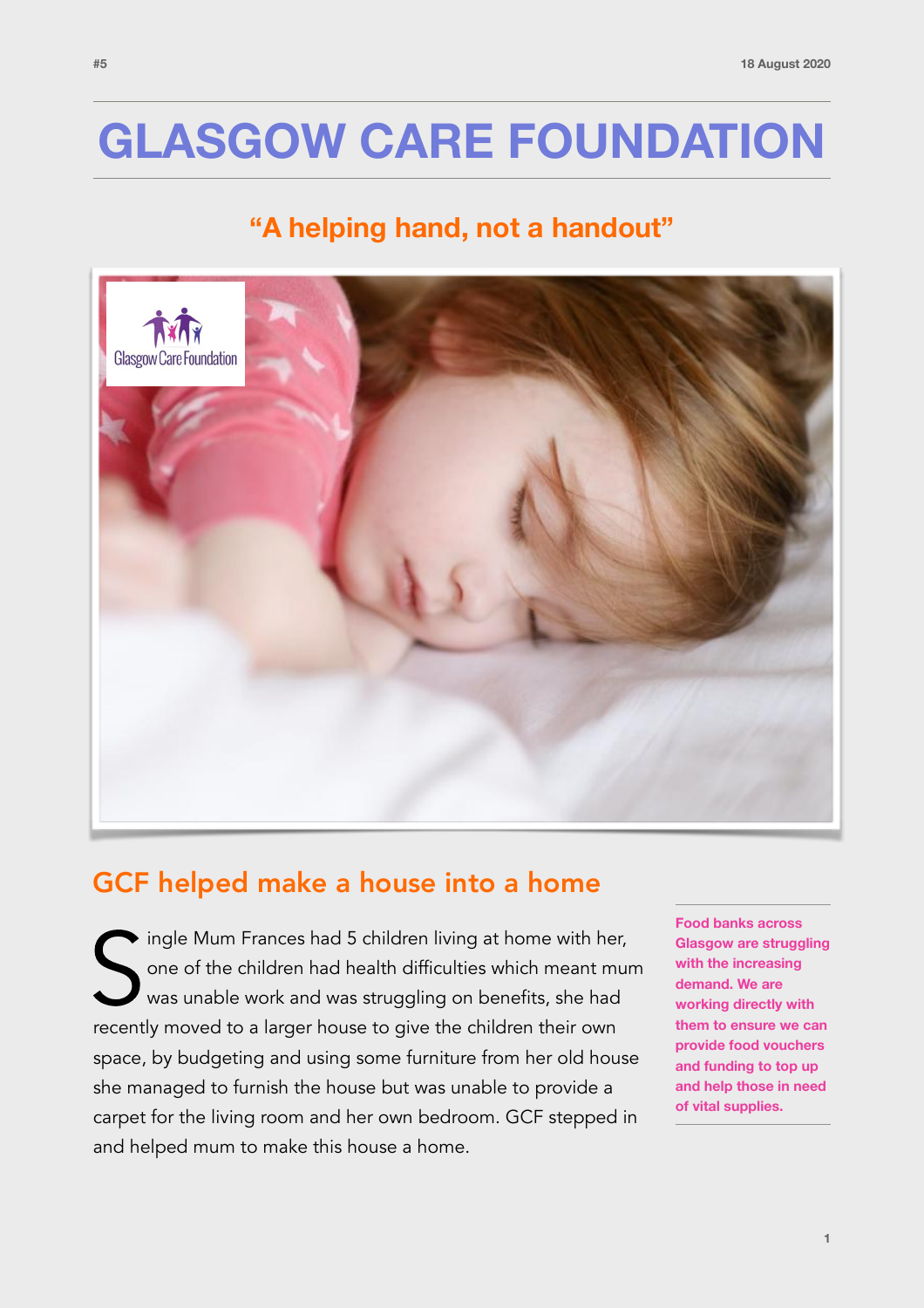## Food Vouchers and a helping hand

Im Janice lives on her own caring for her son who has autism and her adult<br>daughter who was unable to work due to mental health problems, there was<br>no carpet in the bedroom for<br>her son and his bed was also broken. This daughter who was unable to work due to mental health problems, there was

no carpet in the bedroom for her son and his bed was also broken. This was making life much more difficult for him and we were able to award a new carpet and bed for his room.

We were asked to provide food vouchers for a family with 4 children during the covid pandemic, dad has lost his job and there were no funds coming into the house whilst they were waiting on



benefits to kick in, GCF provided food vouchers to allow family to have food in the cupboards for a few weeks and ensure the family were eating.

#### Putting his life and things back together



avid was in a relationship with a woman who subjected him to domestic abuse, during an episode his partner smashed up the house and left him without basic furniture or clothes.

Davids partner was imprisoned and Glasgow Care Foundation, stepped him to provide him with drawers and a wardrobe along with some clothing vouchers. This helped him put things back together again.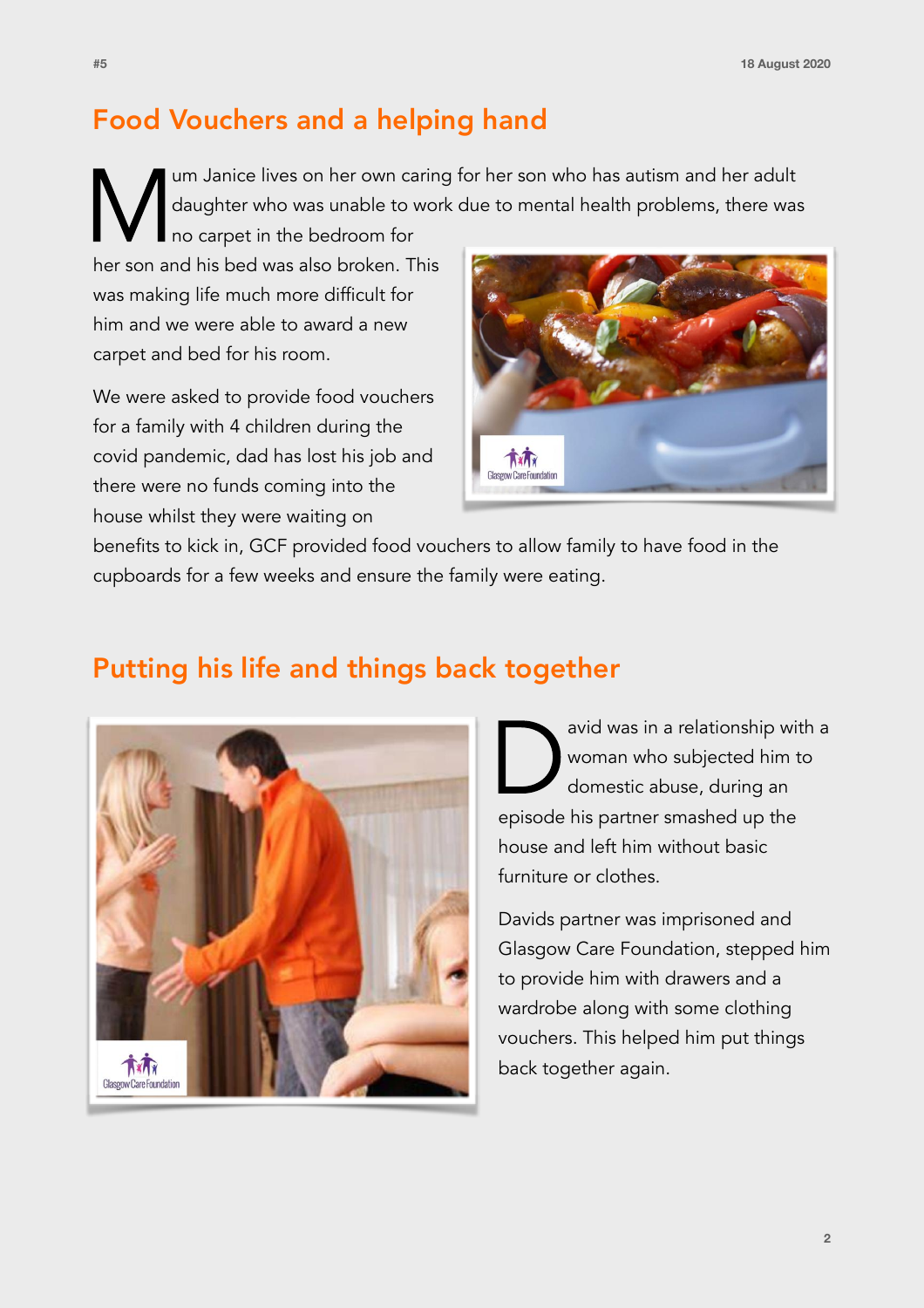#### Very isolated, living alone, no children



This 55 year old lady lives alone,<br>having no children, very isolated<br>suffering from depression, and<br>anxiety unemployed for 8 years having no children, very isolated, suffering from depression, and anxiety, unemployed for 8 years, attending the local garden and allotment project for support.

She has lived at her present tenancy for over 17 years and has never had any flooring, carpets in the flat, the floor boards in the lounge painted with white emulsion.

The room also requiring to be decorated, no finances available to cover this cost,

the Scottish Welfare Fund having refused to offer support. Glasgow Care Foundation was pleased to help.

### Breakup with the children's father

ingle mum Patricia was on her own with 3 small children after a nasty breakup with the children's father, she was in a lot of debt trying to provide for them and when

Single mum Patricia was on her<br>the children's father, she was i<br>one of the children's bed brok<br>she could not afford to replace this. one of the children's bed broke

We were able to offer a brand new bed along with a new duvet, pillows and bedding.